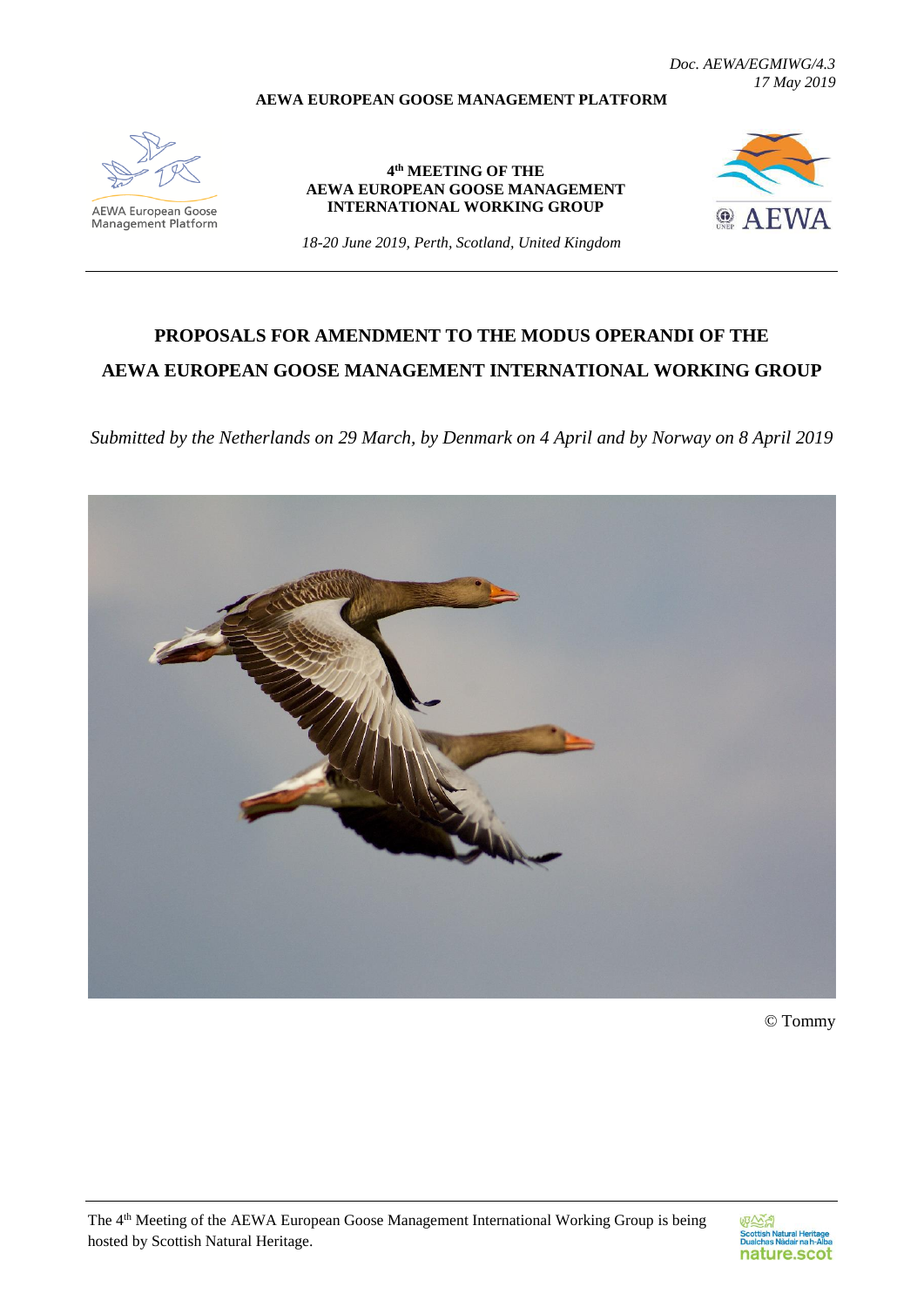# **PROPOSALS FOR AMENDMENT TO THE MODUS OPERANDI OF THE AEWA EUROPEAN GOOSE MANAGEMENT INTERNATIONAL WORKING GROUP**

# **Background**

In accordance with Rule 35 of the Modus Operandi of the AEWA European Goose Management International Working Group (EGM IWG), any of the designated National Government Representatives may propose amendments to the Modus Operandi and shall communicate this to the Secretariat no less than seventy days before the next meeting of the EGM IWG.

In line with this rule, proposed amendments have been submitted by the Netherlands on 29 March 2019, by Denmark on 4 April 2019 and by Norway on 8 April 2019. These amendments were circulated to the EGM IWG members sixty days before the opening of the 4<sup>th</sup> Meeting of the EGM IWG (EGM IWG4), i.e. on 18 April 2019. The EGMP Secretariat has received comments from five Range States (Belgium, France, Germany, Sweden and the UK). The comments per Range State are provided in Annex 1 to this document.

This document contains the proposed amendments as originally submitted by three countries.

The proposed changes submitted by the Netherlands apply to the following Rule:

# *Rule 3 – Species/Population Coverage*

2. Further AEWA International Species Management Plans, as well as such AEWA International Species Action Plans which contain provisions for adaptive flyway harvest management, for migratory goose species/populations within the Western Palearctic may also be included within the remit of this Working Group, following their adoption by the AEWA Meeting of the Parties.

The proposed changes submitted by Denmark apply to the following Rule:

# *Rule 32 – Reporting to EGM IWG Meetings*

In addition to the timely provision of the required national data as outlined under Rule 4, reports on the implementation of the AEWA International Species Management and Action Plans within the remit of the EGM IWG and on other agreed tasks and decisions taken by the EGM IWG, shall be prepared by each Range State according to a format agreed by the EGM IWG and presented at each face-to-face meeting of the EGM IWG.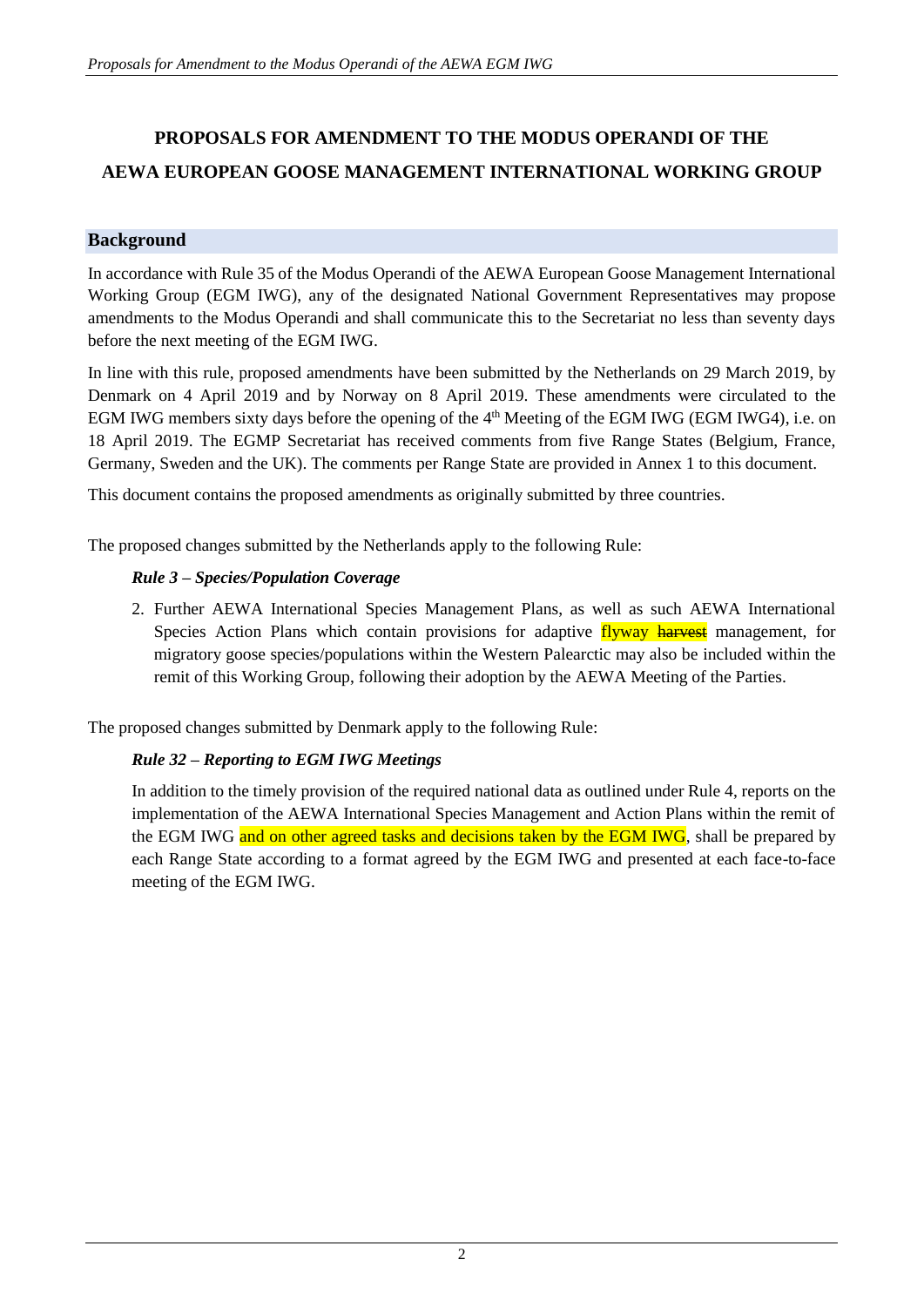The proposed changes submitted by Norway apply to the following Rules:

# *Rule 16 – Decisions and Provisions for Voting*

- 1. Decisions of the EGM IWG shall be taken by consensus unless a vote is requested by the Chair or by three members.
- 2. Only the Range States that are contributing towards the EGMP core budget on a regular annual basis are entitled to taking decisions on institutional and financial matters. The remaining Range States shall be entitled to take decisions on substantive matters only.

# *Rule 23 - Chair*

The EGM IWG Range States shall, amongst themselves elect a Chair country, represented by its designated national government representative to the Working Group. The term for the Chairmanship shall last for two consecutive years, with the elected Range State chairing two consecutive meetings of the EGM IWG. The Chair country shall thus be elected at the end of every second meeting of the EGM IWG, and the newly elected Chair shall assume their functions upon election. A country cannot serve as a Chair for two consecutive terms. Range States that are not contributing towards the EGMP core budget on a regular annual basis are not eligible for election as Chair country.

# **Action requested from the EGM IWG**

The EGM IWG is requested to review and approve the proposed changes to the Modus Operandi of the EGM IWG presented in this document.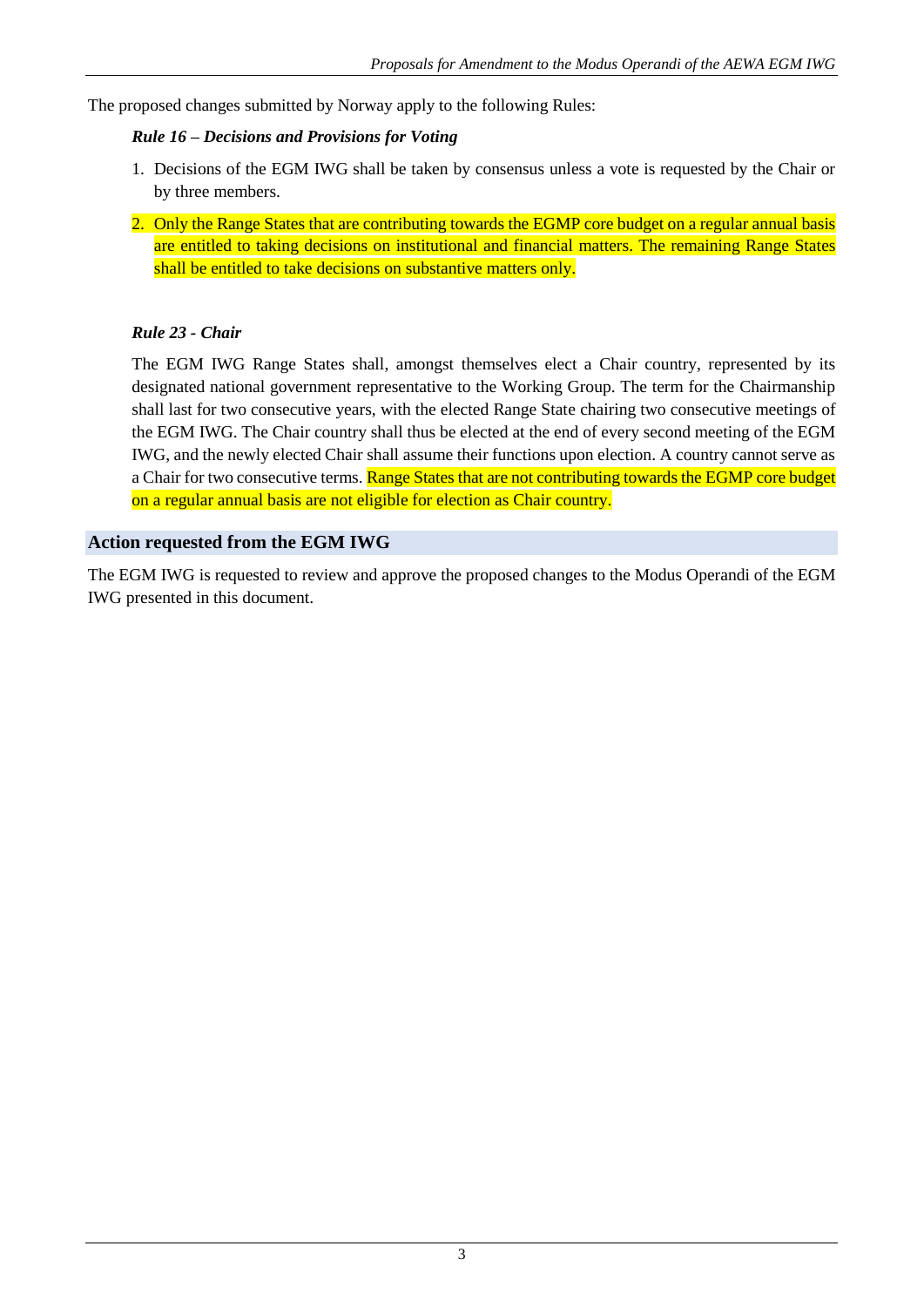# **MODUS OPERANDI OF THE AEWA EUROPEAN GOOSE MANAGEMENT**  INTERNATIONAL WORKING GROUP<sup>1</sup> INCLUDING THE PROPOSALS FOR **AMENDMENT**

#### *PURPOSE*

#### **Rule 1**

The inter-governmental AEWA European Goose Management International Working Group (hereinafter referred to as EGM IWG) is constituted to serve as the coordinating and decision-making body of the AEWA European Goose Management Platform established under the auspices of the African-Eurasian Migratory Waterbird Agreement (AEWA), following AEWA Resolution 6.4, with the goal to ensure the conservation and sustainable use, as well as the favourable conservation status of the migratory goose species and populations to which it applies. The European Goose Management Platform operates in line with existing international obligations and the pertinent legislative frameworks and regulations, as relevant in each range state, including AEWA, the Bern Convention and the EU Birds Directive for the range states to which these apply. The EGM IWG works closely with the UNEP/AEWA Secretariat to ensure consistency and coherence with the legal provisions and work of the Agreement.

#### *ROLE*

#### **Rule 2**

1

The role of the EGM IWG is to:

- 1. coordinate and ensure the implementation of the AEWA International Species Action and Management Plans approved by the AEWA Meeting of the Parties which fall under its remit;
- 2. stimulate and support Range States in the implementation of these International Action and Management Plans;
- 3. monitor and report on the implementation and the effectiveness of these Action and Management Plans.

<sup>&</sup>lt;sup>1</sup> As adopted by the 3<sup>rd</sup> Meeting of the AEWA European Goose Management International Working Group on 20-21 June 2018 in Leeuwarden, the Netherlands.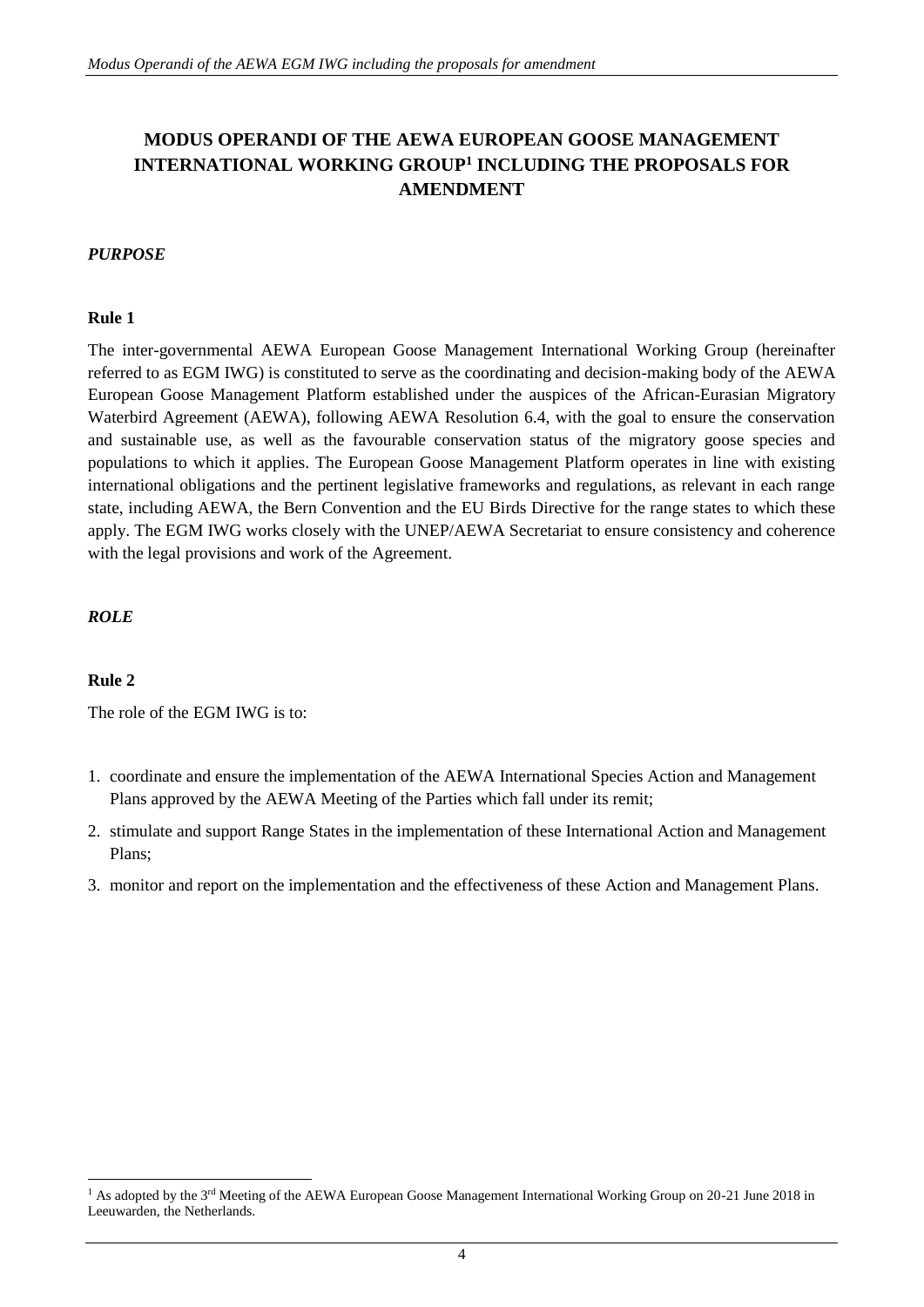# *REMIT*

# **Rule 3 – Species/Population Coverage**

- 1. The EGM IWG serves as the coordinating and decision-making body for the implementation of the:
	- AEWA International Single Species Management Plan for the Svalbard Population of the Pink-footed Goose (*Anser brachyrhynchus*);
	- AEWA International Single Species Action Plan for the Conservation of the Taiga Bean Goose (*Anser f. fabalis*).
	- AEWA International Single Species Management Plan for the Barnacle Goose (*Branta leucopsis*)
	- AEWA International Single Species Management Plan for the Northwest/Southwest European population of the Greylag Goose (*Anser anser*)
- 2. Further AEWA International Species Management Plans, as well as such AEWA International Species Action Plans which contain provisions for adaptive flyway harvest management, for migratory goose species/populations within the Western Palearctic may also be included within the remit of this Working Group, following their adoption by the AEWA Meeting of the Parties.

# **Rule 4 - Tasks**

The EGM IWG will:

- set priorities for action and take decisions regarding the conservation and sustainable use of the species/populations covered;
- coordinate the overall international implementation of activities;
- secure funds and other resources for implementation, as decided by its members;
- ensure regular and thorough monitoring of the species/populations which fall under its remit, to the best ability of each Range State, including the timely annual provision of necessary national data to the International Data Centre as per the requirements and timetables established under the EGM IWG;
- regularly monitor the effectiveness of implementation of the AEWA International Species Management and Action Plans under its remit and take appropriate action according to the findings of this monitoring; and
- provide for the update of the AEWA International Species Management and Action Plans under its remit, as required.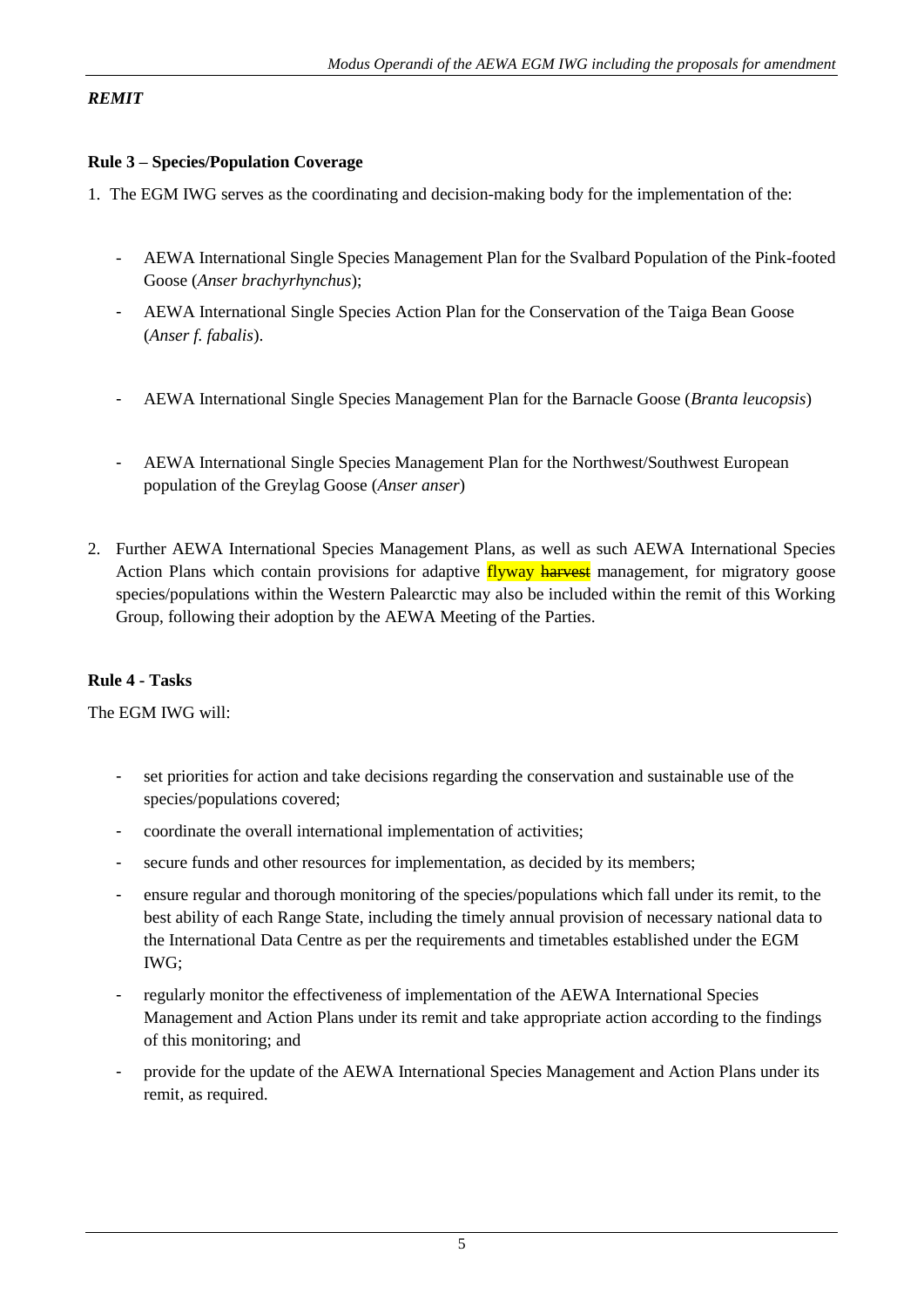# *MEMBERSHIP*

# **Rule 5 – Range States**

Membership to the EGM IWG will encompass those Range States regularly supporting the species/populations as per the remit above: *Belarus, Belgium, Denmark, Estonia, Finland, France, Germany, Iceland, Ireland, Latvia, Lithuania, Netherlands, Norway, Poland, Russia, Spain, Sweden, Ukraine, UK, as well as the European Union.*

# **Rule 6 – Range State Representatives**

1. The EGM IWG will comprise:

- a maximum of two designated representatives of national state authorities relevant to the implementation of AEWA; and
- a maximum of two representatives of national scientific or expert institutions and organisations as invited to the national delegations by the state authorities of the respective Range State;
- a maximum of two representatives from the European Union, represented by the European Commission.
- 2. Designations of national government and expert representatives will be requested from the AEWA National Focal/Contact Points by the UNEP/AEWA Secretariat. Possible changes in the national representation to the EGM IWG following the initial designation shall be communicated to the UNEP/AEWA Secretariat as soon as possible via email.

#### **Rule 7 – Permanent Observer Organizations**

- 1. In addition, relevant specialised international inter-governmental and non-governmental organisations may, in consultation with the UNEP/AEWA Secretariat, be invited by the Chair to participate in the EGM IWG as permanent observers, subject to confirmation by a meeting of the EGM IWG.
- 2. The Chair of the AEWA Technical Committee will also be invited to join the EGM IWG as a permanent observer by the Chair of the EGM IWG.
- 3. The admittance of permanent observers to the EGM IWG by the Range States will take place at the first meeting of the EGM IWG where the observer in question will be in attendance.

# *MEETING ATTENDANCE*

# **Rule 8 – EGM IWG Members**

Meeting attendance will be open to the designated representatives and admitted permanent observers as outlined above under Rules 5-7, as well as representatives from the UNEP/AEWA Secretariat and the International Data Centre.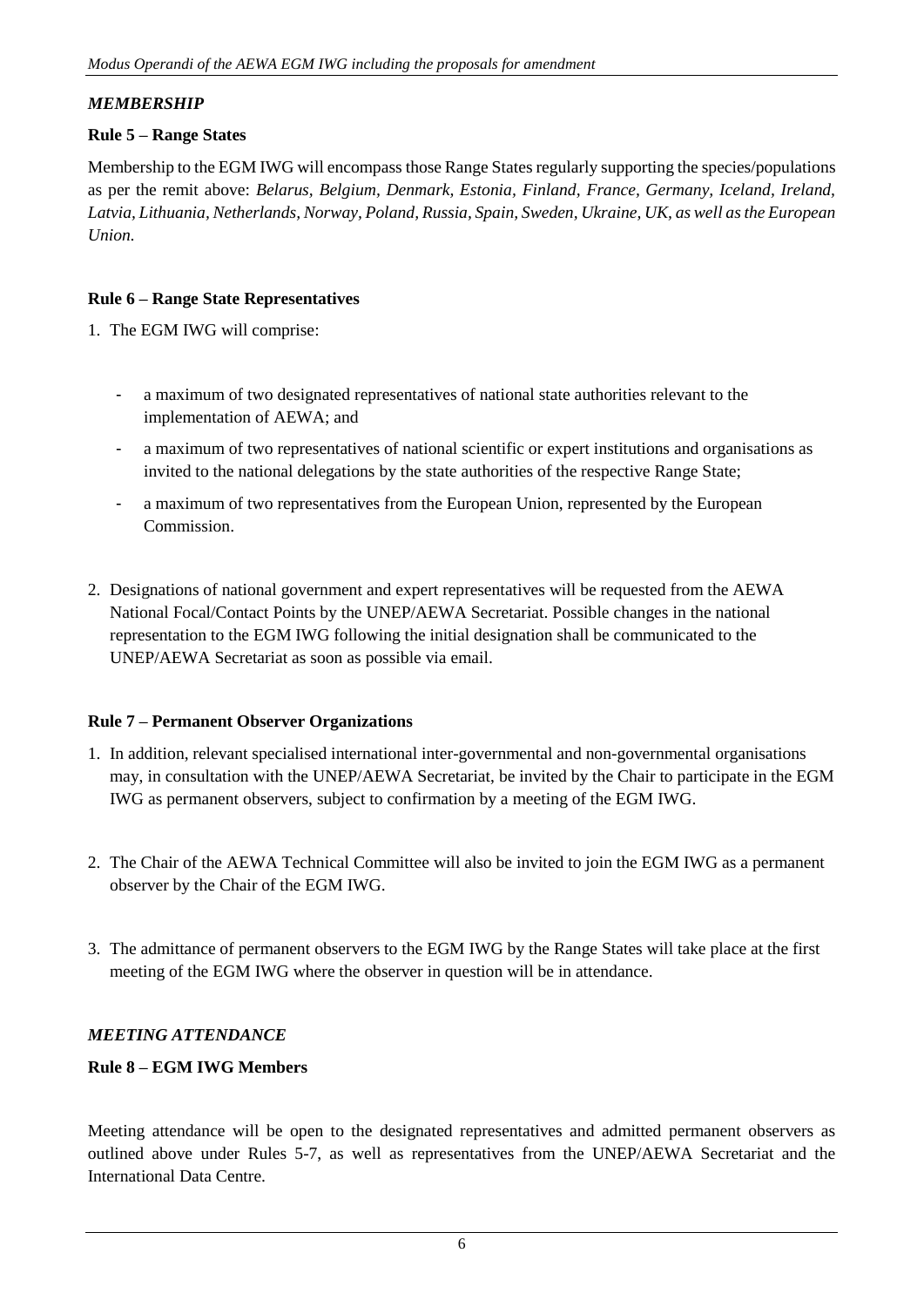#### **Rule 9 – National delegations**

- 1. In addition, the designated government representatives may choose to include additional national representatives in their national delegations to the meetings of the EGM IWG. The national delegations to each EGM IWG meeting shall, however, be limited to a maximum number of five participants per country. Additional representatives shall be communicated as part of the respective national delegation to the UNEP/AEWA Secretariat in advance of the meeting.
- 2. For those countries eligible to receive financial support under the EGM IWG for meeting attendance, only up to two representatives per country can be funded.
- 3. An exception to the rule regarding the size of national delegations shall be made in the case of a host country, whereby the designated government representative in the EGM IWG of the host country will have the right to invite additional national organizations as observers to the meeting as part of their national delegation, bearing in mind that any additional costs related to such observers shall be carried by the host country and cannot be covered by the EGM IWG budget.

# **Rule 10 – Permanent Observer Organisations**

The participation of permanent observer organisations to the meetings of the EGM IWG will be limited to one representative per organisation.

# **Rule 11 – Additional Individual Experts**

In addition, the EGM IWG Chair may, in consultation with the UNEP/AEWA Secretariat, invite additional individual experts as observers to meetings of the EGM IWG, to contribute to specific agenda items. Should such experts hail from one of the Range States of the EGM IWG, the Secretariat will consult with the designated government representative(s) prior to the issuance of the invitation. Such additional observers will be admitted by the IWG members during the opening of the specific meeting they have been invited to attend.

# *MEETINGS*

#### **Rule 12 – Timing and Language**

Unless the EGM IWG decides otherwise, meetings of the EGM IWG shall be convened by the UNEP/AEWA Secretariat annually. The meetings will be conducted in English only.

#### **Rule 13 - Venue**

The meeting venue shall be at the seat of the UNEP/AEWA Secretariat at the United Nations Campus in Bonn, Germany, unless a voluntary host country is found amongst the EGM IWG Range States.

#### **Rule 14 – Notice of Meetings**

Notice of meetings, including date and venue, shall be sent to all EGM IWG members by the UNEP/AEWA Secretariat at least 90 days in advance.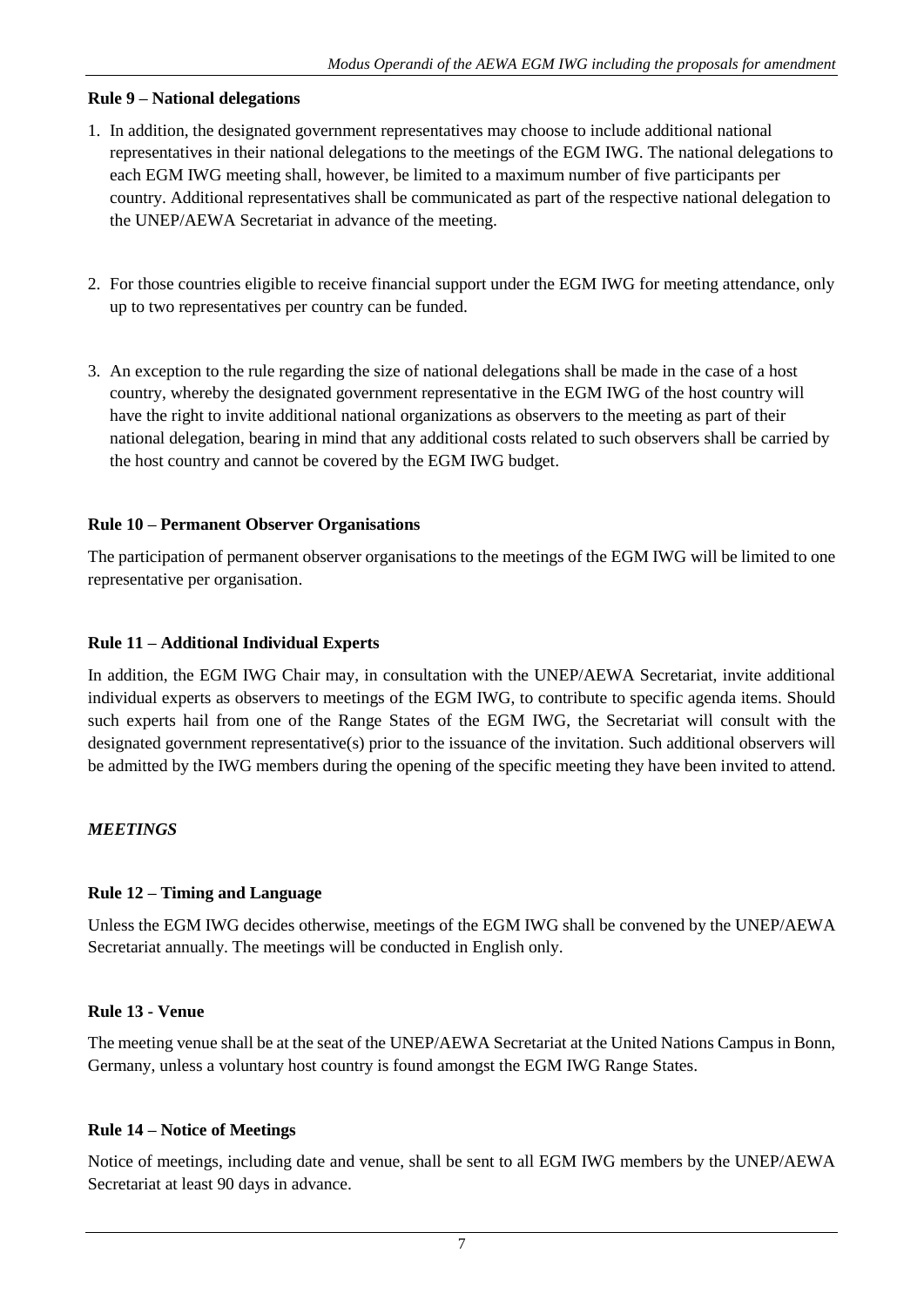# **Rule 15 - Quorums**

- 1. A quorum for general decisions shall consist of half of the Range States in the EGM IWG which have confirmed their participation in the European Goose Management Platform.
- 2. A quorum for decisions to be taken regarding the implementation of activities under an AEWA International Species Management or Action Plan shall consist of half of the Range States to the respective Plan which have confirmed their participation in the European Goose Management Platform.
- 3. A quorum for decisions to be taken regarding the implementation actions within defined populations or management units of an AEWA International Species Management or Action Plan shall consist of half of the Range States to the respective population or management unit which have confirmed their participation in the European Goose Management Platform;
- 4. No decision shall be taken at a meeting in the absence of a quorum.

#### **Rule 16 – Decisions and Provisions for Voting**

- 1. Decisions of the EGM IWG shall be taken by consensus unless a vote is requested by the Chair or by three members.
- 2. Only the Range States that are contributing towards the EGMP core budget on a regular annual basis are entitled to taking decisions on institutional and financial matters. The remaining Range States shall be entitled to take decisions on substantive matters only.

#### **Rule 17**

- 1. Decisions of the EGM IWG by voting (pursuant to Rule 16) shall be passed by a simple majority vote of the members present and voting. In the case of a tie, the motions shall be considered as rejected.
- 2. Decisions on changes to the Modus Operandi may only be taken at meetings of the EGM IWG. In the case of voting, a qualified majority (75%) of the members present and voting is necessary to adopt the proposed changes.

#### **Rule 18**

Only the designated government representatives of the EGM IWG Range States shall exercise voting rights. In his or her absence he or she may name an Alternate from amongst the other members of the national delegation to act in his or her place. The Alternate shall be communicated to the Chair and to the UNEP/AEWA Secretariat.

#### **Rule 19**

Where two representatives of national state authorities have been designated for one Range State, these shall coordinate amongst themselves and inform the Chair and the UNEP/AEWA Secretariat which representative will be carrying out the vote for the Range State in question.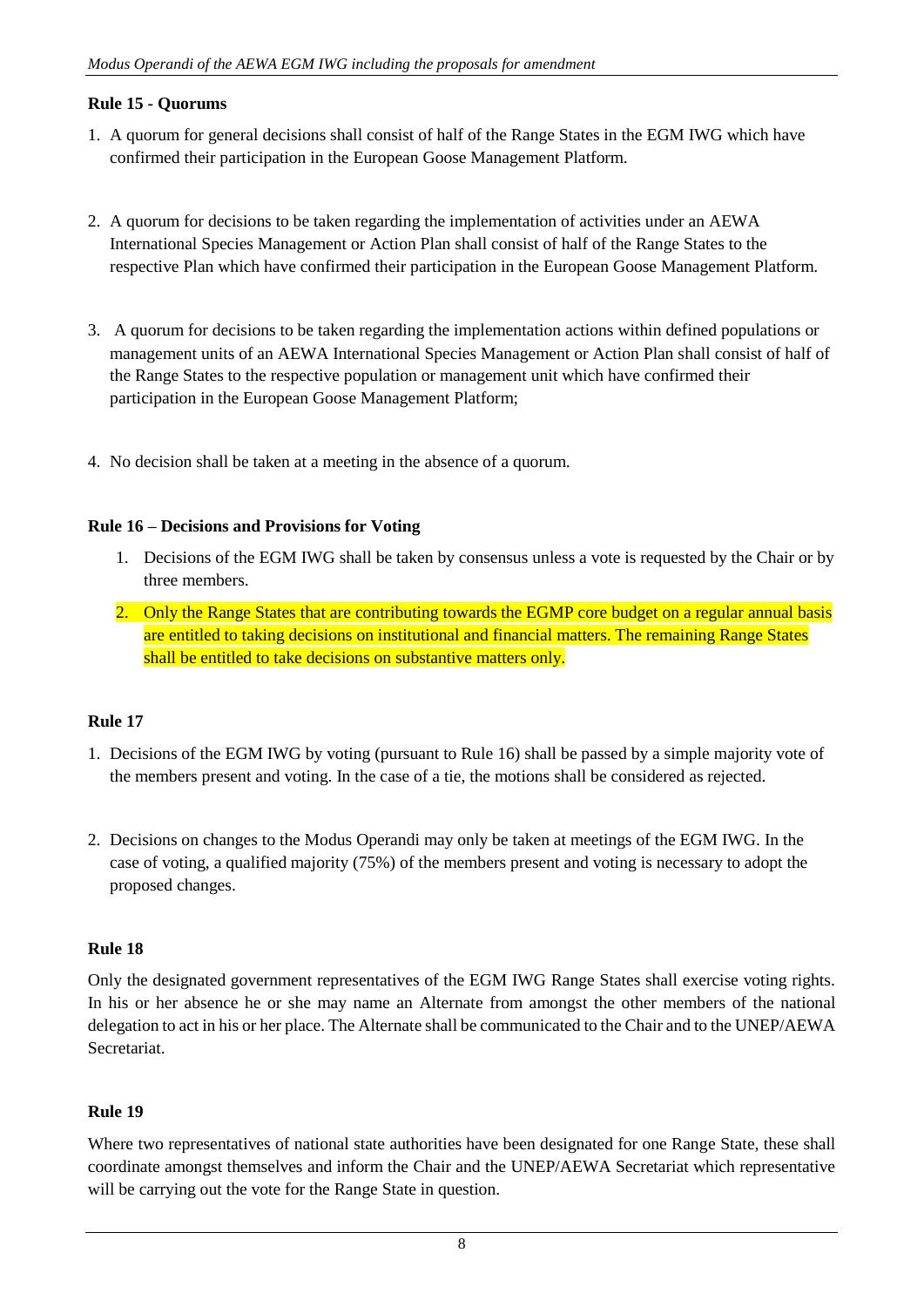#### **Rule 20 – Decisions between meetings**

- 1. At the discretion of the Chair, in consultation with the UNEP/AEWA Secretariat, EGM IWG business including voting – may be conducted between regularly scheduled meetings as necessary by email or via conference call, with any actions recorded in the minutes of the next regularly scheduled meeting.
- 2. For any such decisions between meetings conducted by the remote means listed above, the same quorum and voting principles apply as outlined above in Rules 15-19.

# **Rule 21 – Meeting Record**

A summary record of each meeting shall be prepared by the UNEP/AEWA Secretariat as soon as possible and shall be communicated to all the members of the EGM IWG.

# **Rule 22 – Meeting Documents**

The documents for each meeting of the EGM IWG will be made available in English language only and shall be distributed to its members by the UNEP/AEWA Secretariat at least 30 days before the opening of the meeting, with the exception of annual assessment reports on adaptive harvest management, which shall be distributed at least two weeks before the opening of the meeting. At the discretion of the Chair, documents may be accepted after this deadline, but not later than one week before the meeting. Typically, documents will be distributed electronically.

# *STRUCTURE and OFFICERS*

#### **Rule 23 - Chair**

The EGM IWG Range States shall, amongst themselves elect a Chair country, represented by its designated national government representative to the Working Group. The term for the Chairmanship shall last for two consecutive years, with the elected Range State chairing two consecutive meetings of the EGM IWG. The Chair country shall thus be elected at the end of every second meeting of the EGM IWG, and the newly elected Chair shall assume their functions upon election. A country cannot serve as a Chair for two consecutive terms. Range States that are not contributing towards the EGMP core budget on a regular annual basis are not eligible for election as Chair country.

# **Rule 24**

The Chair shall preside at the meetings of the EGM IWG, approve the provisional agenda prepared by the UNEP/AEWA Secretariat for circulation and liaise with the members between meetings of the EGM IWG as necessary. The Chair may represent the EGM IWG as required within the limits of the EGM IWG mandate and shall carry out such other functions as may be entrusted to him/her by the EGM IWG.

# **Rule 25**

If, in an election, there is no consensus regarding the proposed Chair country, the proposed Range State which obtains the overall majority will be elected as Chair. If no proposed candidate obtains an overall majority in the first ballot, a second ballot shall be taken, restricted to the two candidates obtaining the largest number of votes. If the votes are equally divided in the second ballot, the presiding officer shall decide between the candidates by drawing lots.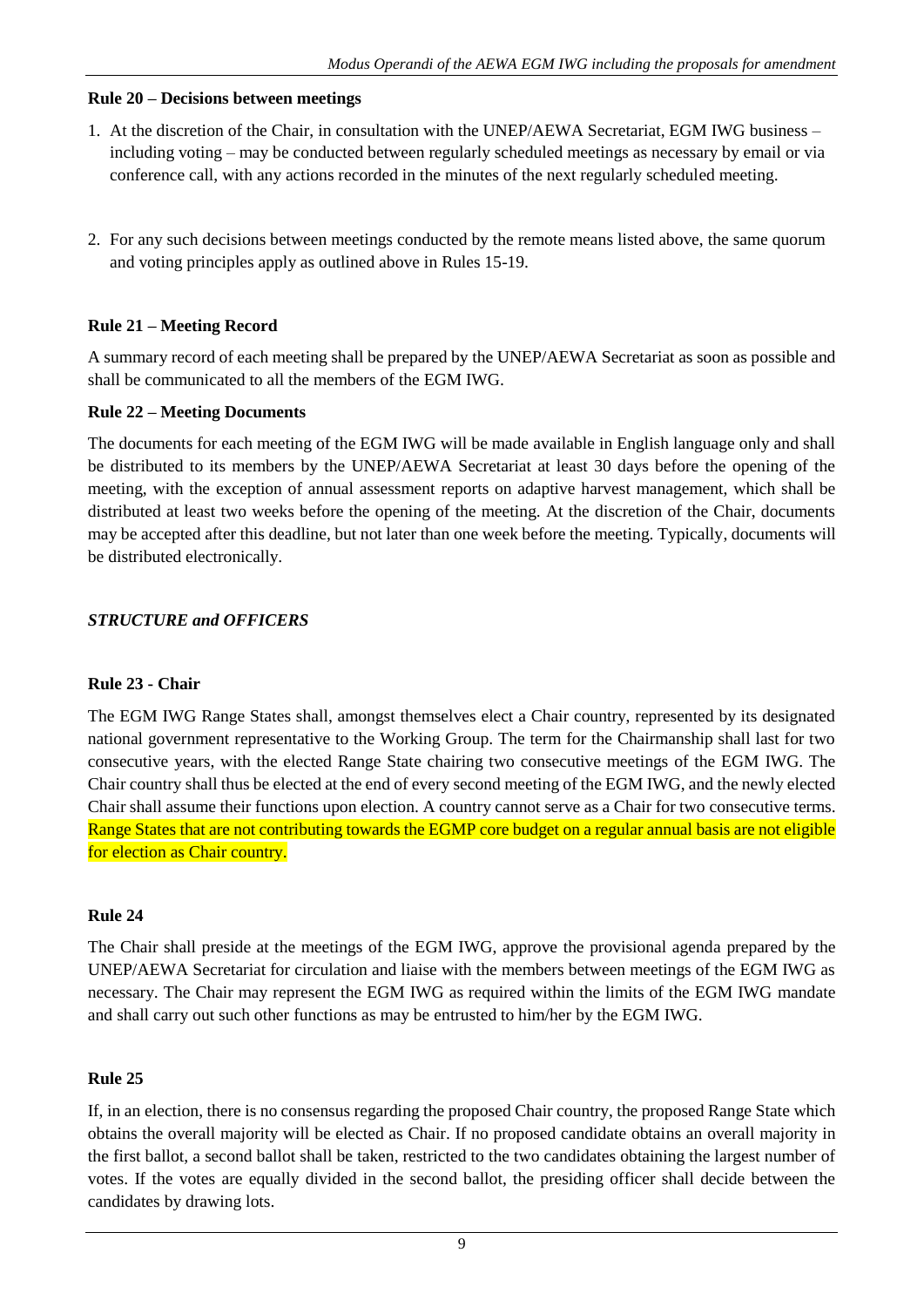# **Rule 26 - UNEP/AEWA Secretariat**

The UNEP/AEWA Secretariat will be in charge of servicing the EGM IWG and a dedicated Coordinator situated at the Secretariat will facilitate the day-to-day operations of the EGM IWG in close cooperation with the Chair and the International Data Centre.

#### **Rule 27 – International Data Centre**

The necessary scientific analysis, assessments and subsequent proposals for conservation and management options will be provided by the International Data Centre of the European Goose Management Platform.

# **Rule 28 – National Focal Points**

The designated representatives of the national state authorities from the Range States will act as National Focal Points for the EGM IWG and will be the main contact persons for the elected Chair and the UNEP/AEWA Secretariat.

The designated representatives of national state authorities will further coordinate the implementation of national activities as agreed in the EGM IWG and carry out national consultations as appropriate prior to the meetings of the EGM IWG to allow for decisions to be taken at the meetings.

# *TASK FORCES*

# **Rule 29**

The EGM IWG may establish species and/or thematic Task Forces as may be necessary to deal with the preparation and coordination of decision papers and background documents for the EGM IWG as well as to deal with other specific tasks. The EGM IWG shall define the terms of reference and composition of each Task Force.

#### **Rule 30**

In so far as they are applicable, these Rules shall apply *mutatis mutandis* to the proceedings of the established Task Forces.

# *FINANCING*

# **Rule 31**

The annual running costs for the European Goose Management Platform, including for the EGM IWG, will be provided by the Range States to the Platform as decided by the EGM IWG.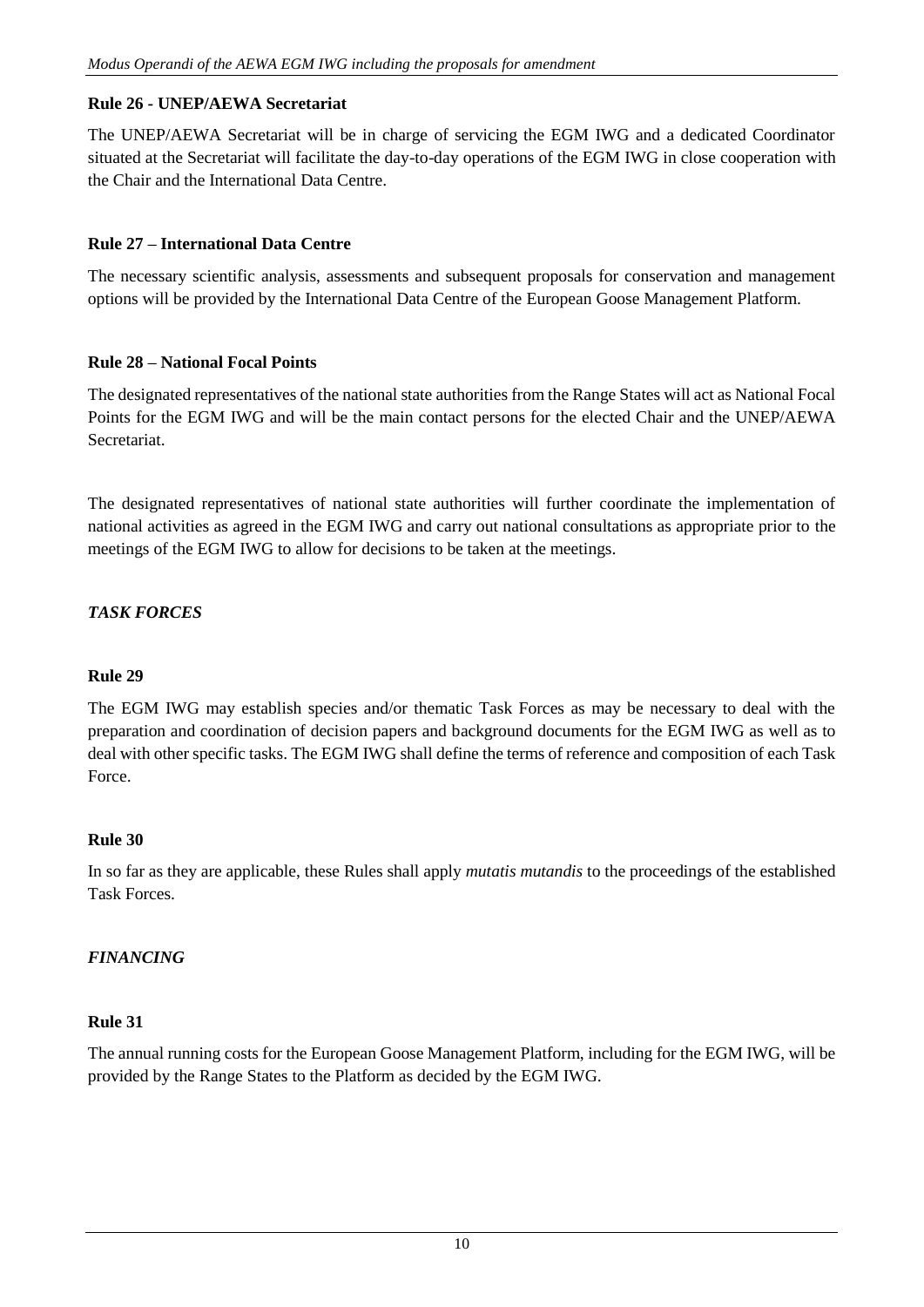# *REPORTING*

# **Rule 32 – Reporting to EGM IWG Meetings**

In addition to the timely provision of the required national data as outlined under Rule 4, reports on the implementation of the AEWA International Species Management and Action Plans within the remit of the EGM IWG and on other agreed tasks and decisions taken by the EGM IWG, shall be prepared by each Range State according to a format agreed by the EGM IWG and presented at each face-to-face meeting of the EGM IWG.

# **Rule 33 – Reporting to the AEWA Governing Bodies**

In addition, reports will be produced according to a standard format with contributions from all Range States and submitted for inclusion into the general International Review on the Stage of Preparation and Implementation of Single Species Action Plans to the AEWA Meeting of the Parties. Range States will also be requested to provide information to feed into other reporting processes required by the AEWA governing bodies.

# *FINAL PROVISIONS*

# **Rule 34 – Modus operandi**

This Modus Operandi shall be applied at the first meeting of the EGM IWG following its approval by the EGM IWG.

#### **Rule 35 – Changes to the Modus Operandi**

This Modus Operandi may be amended by the EGM IWG, as required, in accordance with the provisions of the African-Eurasian Migratory Waterbird Agreement and decisions of its governing bodies. Proposals for changes to the Modus Operandi can be submitted to the UNEP/AEWA Secretariat by any of the designated national government representatives 70 days before the next meeting of the EGM IWG. The proposed changes shall then be circulated to the EGM IWG members by the UNEP/AEWA Secretariat 60 days before the meeting.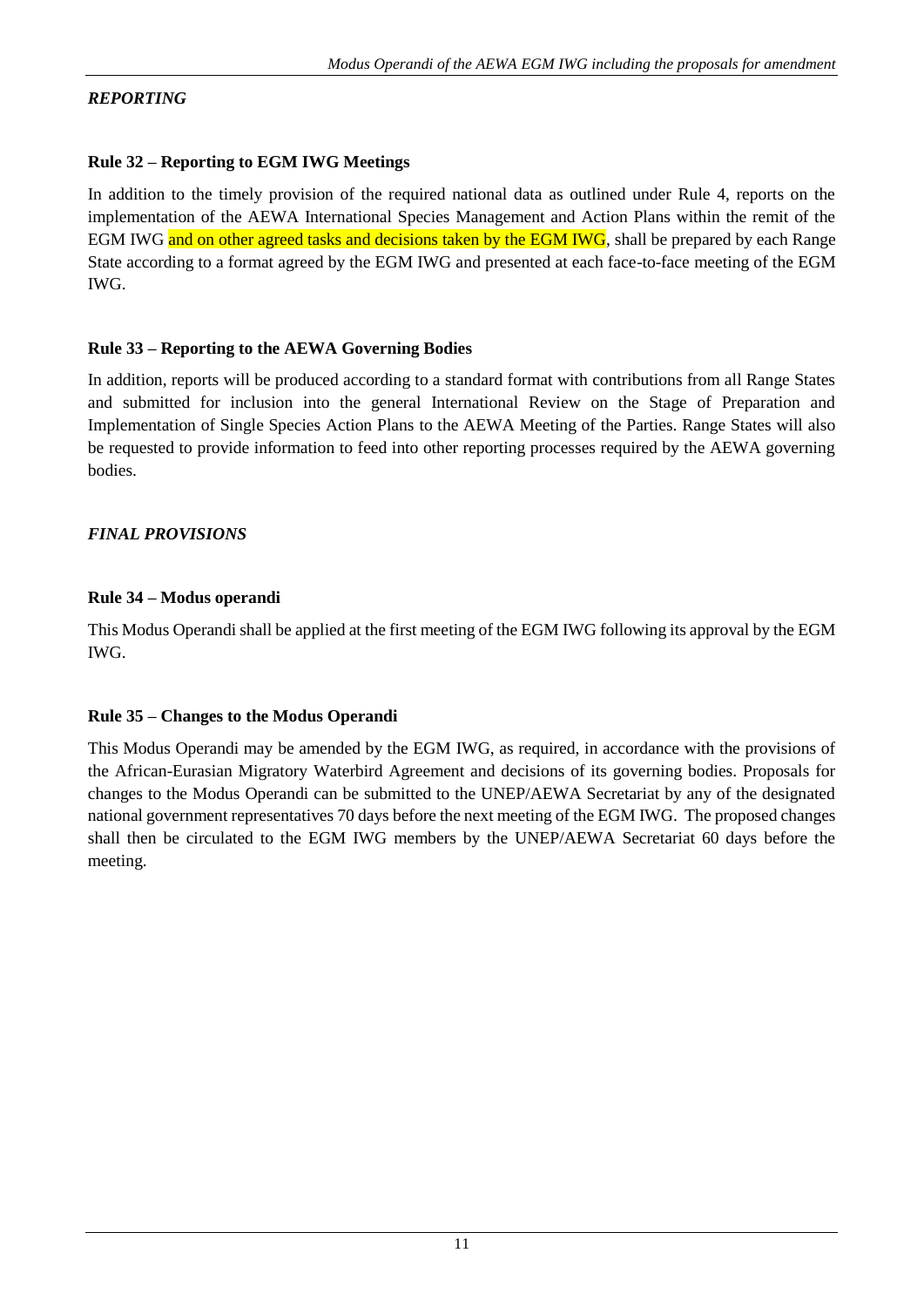# **ANNEX 1**

# **Comments from Range States on the Proposed Amendments**

# **Belgium**

# *Rule 3 – Species/Population Coverage*

For the Dutch amendment: the mentioning of 'harvest' indeed puts quite some attention on the shooting of the birds. Anyhow it points out to specific species action plans which have provisions on harvest, where the 'adaptive' approach of the management is crucial. In that way, I don't know if the original phrase is that wrong or the amendment would make it more suitable. Anyhow, the proposed new sentence is probably clearer though if put as '… for adaptive (harvest) management on the flyway level'. So no misunderstanding can arise, it's about managing the harvest of the birds in an adaptive way on the flyway level, not on managing the flyway. Maybe this is a linguistic detail, to be considered. It would have been clearer to think along, if the amendment would have been accompanied with a short background motivation.

# *Rule 32 – Reporting to EGM IWG Meetings*

For the Danish amendment: ok.

# *Rule 16 – Decisions and Provisions for Voting and Rule 23 – Chair*

For the Norwegian proposed amendments: I understand very well that some member states would like more countries to contribute financially to the EGMP so the financial cost/investment can be shared amongst all, as the benefit/yield of it is a priori also meant to be shared. Question is if this proposed amendment is the right way to encourage non-paying member states to contribute. A priori it should be aimed that all flyway-rangestates take part in the EGMP and join the idea of the flyway management approach, which is not yet the case.

Secondly it would be aimed that all contribute financially to the EGMP. It would be interesting to have first a clear view on 1) why certain countries don't take part in the EGMP and 2) why certain countries do not contribute financially yet. If this amendment would make it more difficult to get new countries aboard, or give an unpleasant signal to the countries actually not paying (but doing other efforts e.g. on data-delivery) it might have a contra productive result. It would be good to have a discussion about this.

#### **France**

We have no problem with the changes submitted by Netherlands to Rule 2, Denmark to Rule 32 and Norway to Rule 23.

#### *Rule 16 – Decisions and Provisions for Voting*

Our only concern regards changes submitted by Norway to rule 16.

Does the wording "on a regular annual basis" mean that a country which decides to contribute to EGMP core budget one year will not be entitled to taking decision this year?

If yes, maybe the mention "on a regular annual basis" could be deleted in the proposed  $\S2$ ?

#### **Germany**

#### *Rule 16 – Decisions and Provisions for Voting*

Germany does not agree with the amendment of Rule 16, proposed by Norway.

As any contribution to the EGMP budget is voluntary, Range States may decide on an annual basis if at all, when and to what extent they will contribute to the EGMP budget. This is as well demonstrated by the letter of the AEWA Secretariat of 5 April 2019 on the matter of 2019 funding pledges. It follows that it could only be determined retroactively whether a Range State has contributed to the core budget on a regular basis. In our view this is not feasible in relation to voting rights.